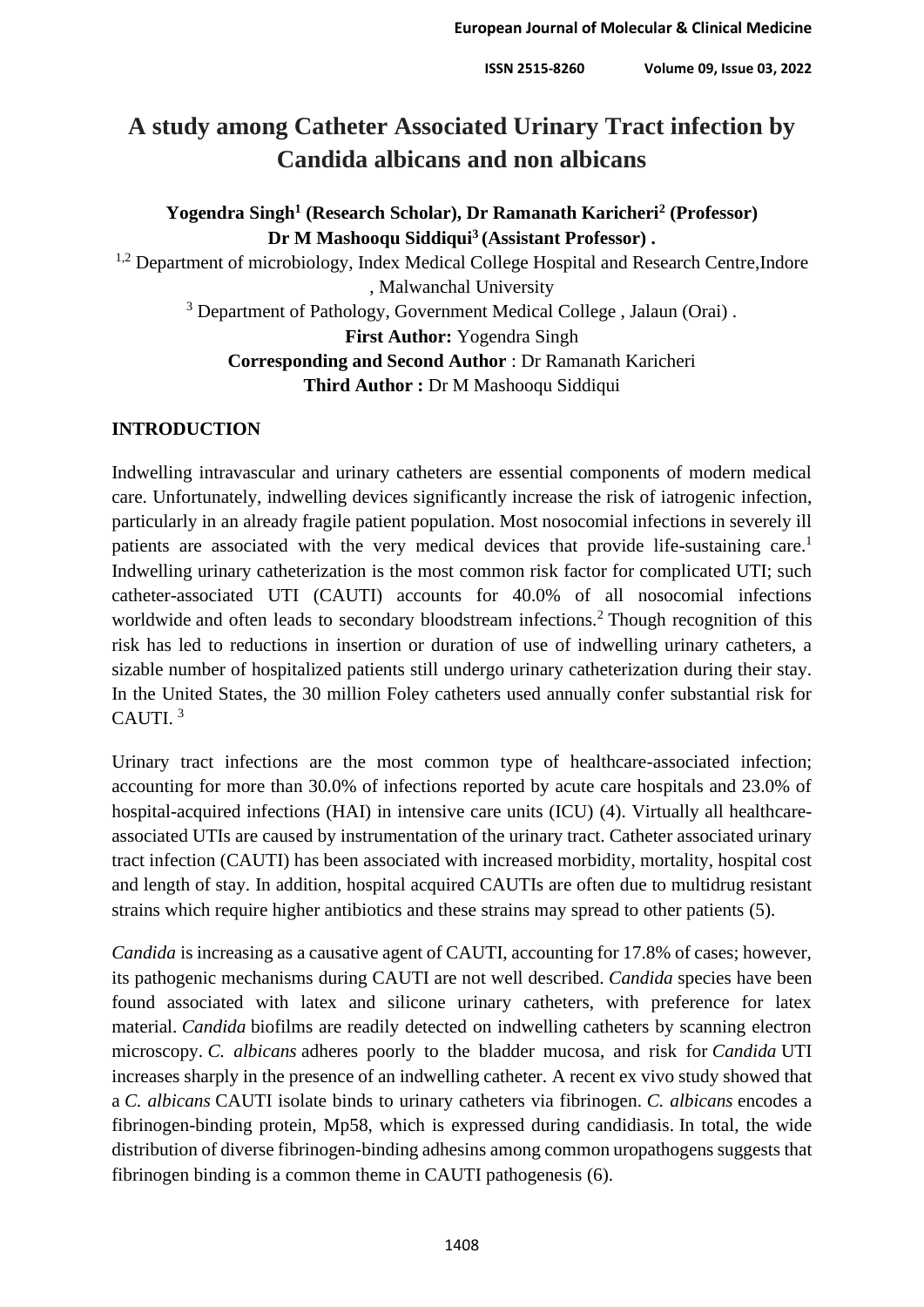The present investigation was aimed to study the incidence of dermatophytic infections and their clinical variants. CAUTIs constitute a huge reservoir of antimicrobial resistance and inadvertent use of antibiotics increases the risk of cross-infections among catheterized patients this results in prolonged hospital stay and increased cost of healthcare, not only to the patients but also to the hospital.

## **MATERIALS AND METHODS**

## **COLLECTION OF DATA**

The research was carried out in the Department of Microbiology, Index Medical College, Hospital & Research Centre, Indore, MP, India,

A systematic questionnaire was used to collect data from the 600 patients who took part in the trial. Name, age, sex, address, IP number, date of admission, clinical data such as presenting complaints, personal history, past medical history, high risk factors, immunocompromised status, physical examination findings, and clinical diagnosis details were all gathered. The need for a Foley's catheter was noted. The patients were examined every day for signs of a urinary tract infection, such as fever, suprapubic pain, and costovertebral angle tenderness. Catheter care will be closely managed, including daily meatal care with betadine or soap water and the maintenance of closed drainage. Patients were monitored until they developed bacteriuria, were released, expired, or had their catheter removed. It will be noted when the catheter was removed and how long it had been in place. Patients who will be transferred to a different ward will be monitored for the development of CAUTI symptoms for up to 48 hours.

#### **Following process were assessed from the urine specimen collected.**

- 1. Direct Gram's stain of Uncentrifuged urine.
- 2. Culter the specimen's culture by semi quantitative method using SDA, CLAD Chrome agar culture medium
- 3. Germ tube test

| <b>Parameter</b>                               | <b>Frequency</b> | Percent |  |  |  |
|------------------------------------------------|------------------|---------|--|--|--|
| I. Age 50yrs and above                         |                  |         |  |  |  |
| Yes                                            | 165              | 27.5    |  |  |  |
| N <sub>o</sub>                                 | 435              | 72.5    |  |  |  |
| II. Duration of catheterisation $\geq 10$ days |                  |         |  |  |  |
| Yes                                            | 267              | 44.5    |  |  |  |
| N <sub>o</sub>                                 | 333              | 55.5    |  |  |  |

#### **Table: Descriptive analysis of Risk factors in study group (N=600)**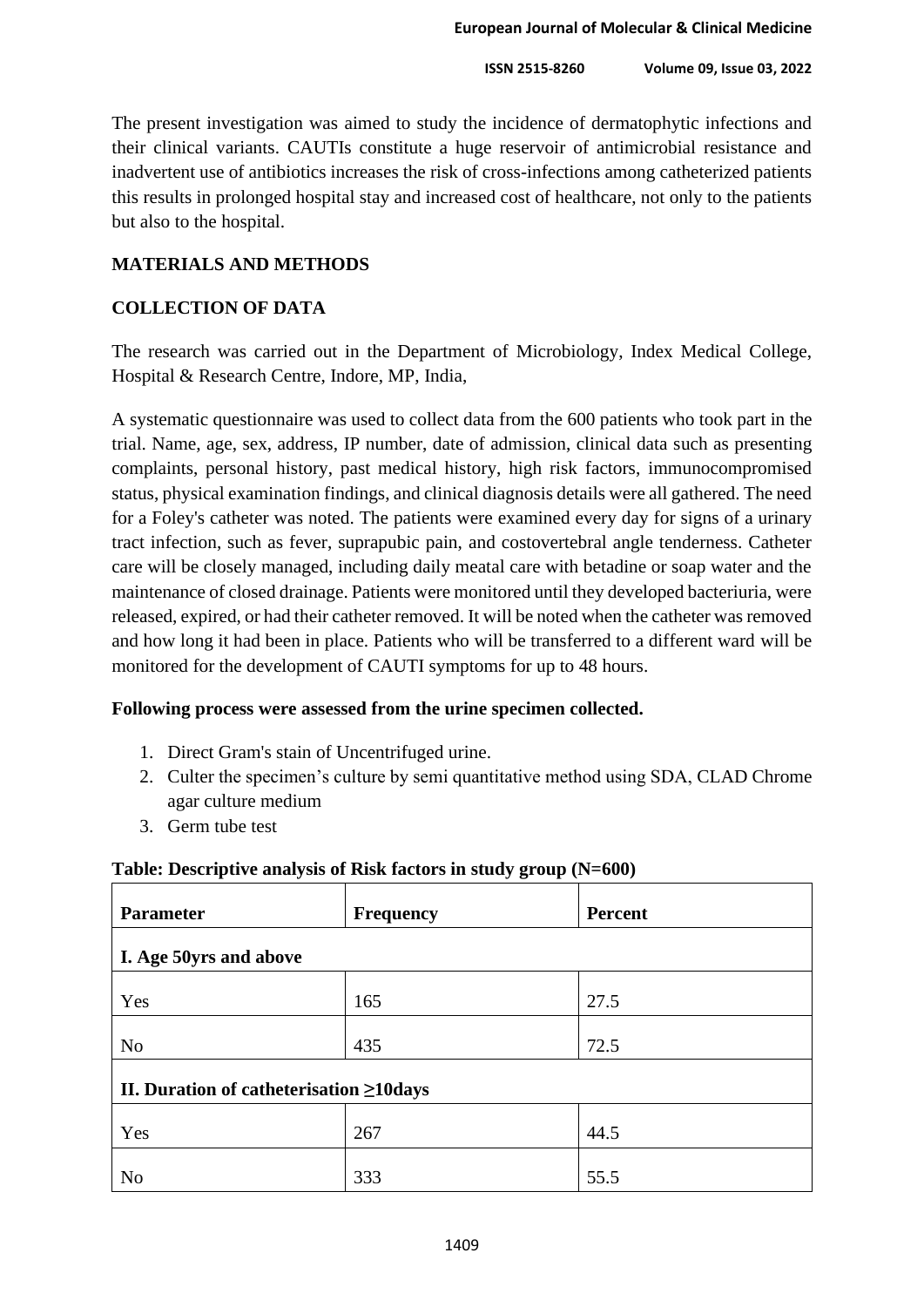**ISSN 2515-8260 Volume 09, Issue 03, 2022**

| <b>III. Diabetes mellitus</b>            |        |                |  |  |
|------------------------------------------|--------|----------------|--|--|
| Yes                                      | 114    | 19             |  |  |
| N <sub>0</sub>                           | 486    | 81             |  |  |
| <b>IV. Neurological causes</b>           |        |                |  |  |
| Yes                                      | 117    | 19.5           |  |  |
| No                                       | 483    | 80.5           |  |  |
| V. Respiratory causes                    |        |                |  |  |
| Yes                                      | 75     | 12.5           |  |  |
| No                                       | 525    | 87.5           |  |  |
| VI. Urological Nephrological causes      |        |                |  |  |
| Yes                                      | 36     | 6              |  |  |
| No                                       | 564    | 94             |  |  |
| <b>VII. Steroid</b>                      |        |                |  |  |
| Yes                                      | 36     | 6              |  |  |
| $\rm No$                                 | 564    | 94             |  |  |
| VIII. Other immunocompromised conditions |        |                |  |  |
| Yes                                      | 36     | 6              |  |  |
| No                                       | 564    | 94             |  |  |
| IX. Faulty catheter care                 |        |                |  |  |
| Yes                                      | $30\,$ | $\mathfrak{S}$ |  |  |
| $\rm No$                                 | 570    | 95             |  |  |

The descriptive analysis of all relevant risk variables for symptomatic CAUTI development. A total of 27.5 percent of the participants were over the age of 50. 44.5 percent of the participants had catheterization for more than 10 days, and 19 percent of the participants had diabetes mellitus. The percentage of individuals who had neurological or respiratory problems was 19.5 percent and 12.5 percent, respectively. Only 6% of the subjects had urological or nephrological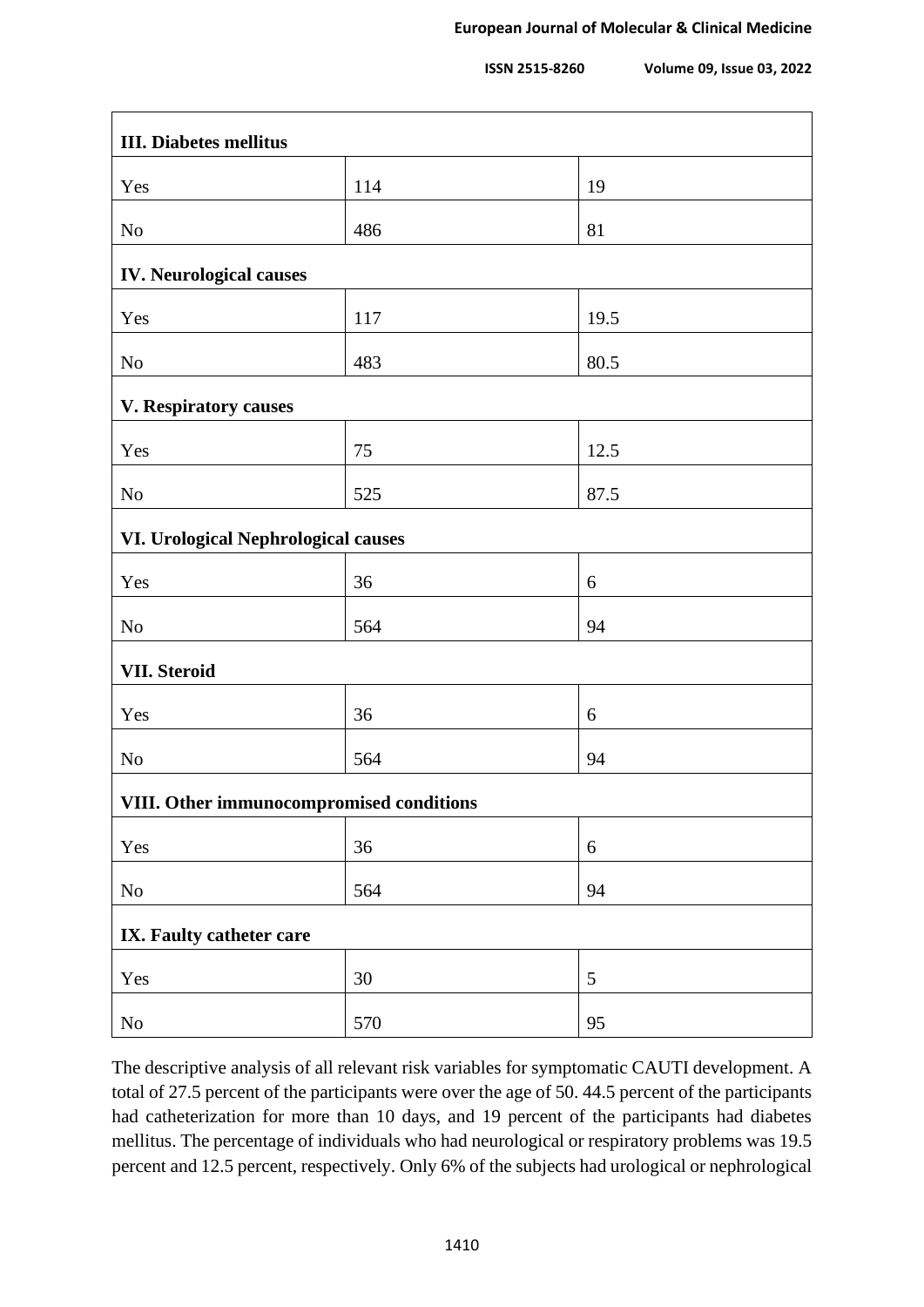**ISSN 2515-8260 Volume 09, Issue 03, 2022**

problems, and 6% of the patients had steroid use or other immunocompromised conditions. Each of the 5% of patients had a catheter that was not properly cared for.



**Figure: Distribution of Risk factors distribution in study group**

|               | o                        | ັ⊂<br>$\blacksquare$ |            |
|---------------|--------------------------|----------------------|------------|
| S. No.        | <b>Organism Isolated</b> | <b>Frequency</b>     | Percentage |
|               | Candida albicans         | 210                  | 35         |
| $\mathcal{D}$ | Candida glabrata         | 195                  | 32.5       |
| 3             | Candida parapsilosis     | 93                   | 15.5       |
| 4             | Candida tropicalis       | 42                   |            |
|               | Candida dubliniensis     | 60                   | 10         |

**Table: Descriptive analysis of Organism isolated in study group (N=600)**

Among the candida species, non-albicans Candida spp. contributed to 65 % of the isolates and only 35 % of isolates were *Candida albicans*.

Candida albicans was found to be present in 35 percent and 32.5 percent of urinary catheters, respectively, for Candida glabrata, 15.5 percent for Candida parapsilosis, 7% for Candida tropicalis, and 10% for Candida dubliniensis in this investigation. On the basis of identification, 5 different Candida species were confirmed. Candida albicans and Candida glabrata, in particular, exhibited a higher prevalence rate than other species.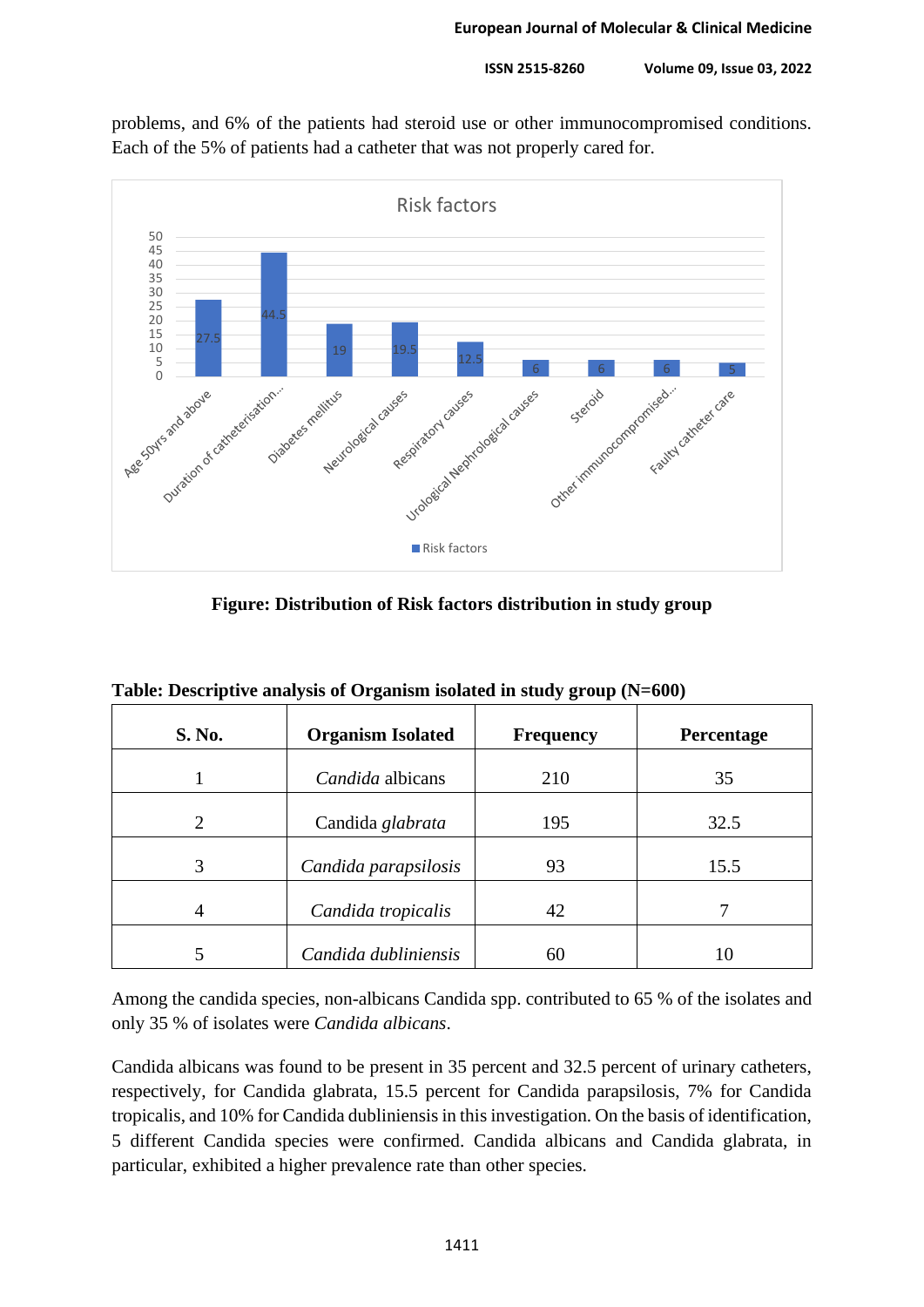**ISSN 2515-8260 Volume 09, Issue 03, 2022**



**Figure: Descriptive analysis of Organism isolated in study group**

# **DISCUSSION**

The most prevalent device-associated nosocomial infection is catheter-associated urinary tract infection. The study included 600 patients who were admitted to the medical ICU and were monitored for the development of CAUTI. Only symptomatic CAUTI cases were included in this investigation.

In this investigation, 165 individuals out of 600 were found to have had symptomatic CAUTI during their stay in the hospital. As a result, the CAUTI rate was computed as 25.06 per 1000 catheter days, and the incidence was 27.5 percent.

The age distribution of the participants revealed that the majority of the individuals (34.5%) were between the ages of 18 and 30. The majority of patients (81.5%) had total catheter days in the range of 8 to 14 days, 12.5 percent had total catheter days in the range of 1 to 7 days, and just 6% had total catheter days in the range of 15 to 21 days. In all cases, the indication for catheterization was found to be genuine. On day 14, 36 of the 55 individuals who developed symptomatic CAUTI did so.

A variety of risk variables that have been linked to the development of symptomatic CAUTI have been investigated. The Chi square test was used to determine the statistical significance  $(p \le 0.05)$  and strength of connection of these risk factors by calculating the p value and odd's ratio. The descriptive analysis of all relevant risk variables for symptomatic CAUTI development. A total of 27.5 percent of the participants were over the age of 50. 44.5 percent of the participants had catheterization for more than 10 days, and 19 percent of the participants had diabetes mellitus. The percentage of individuals who had neurological or respiratory problems was 19.5 percent and 12.5 percent, respectively. Only 6% of the subjects had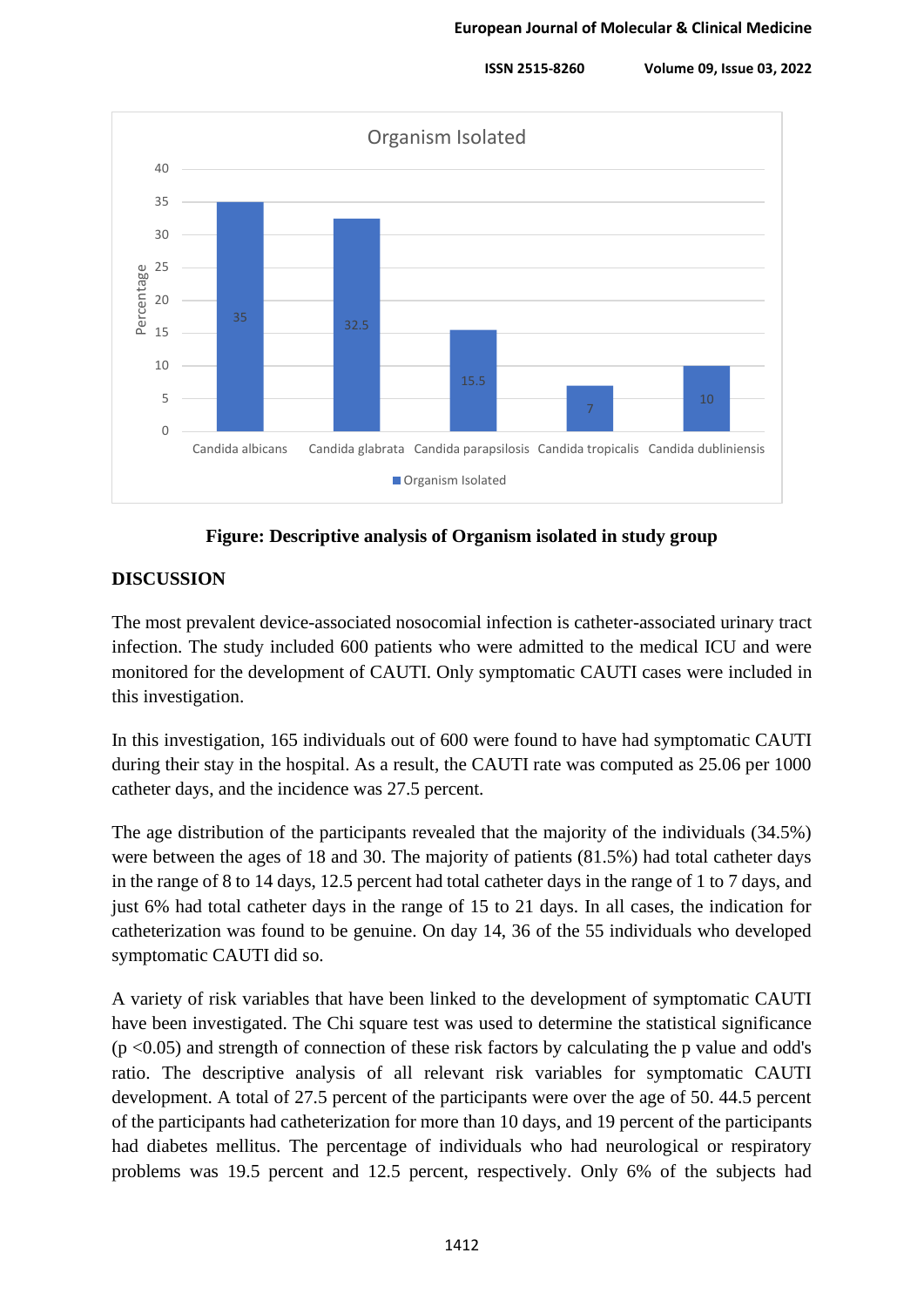urological or nephrological problems, and 6% of the patients had steroid use or other immunocompromised conditions. Another risk factor is poor catheter care; 5% of patients had faulty catheter care, although it was not shown to be statistically significant in this study. Similar results were seen in studies conducted by Priya et al.,  $(2014)^7$ , Meric et al.,  $(2006)^8$  and Agrawal et al.,  $(2005)^9$ .

In this investigation, 200 urinary catheters were collected, with Candida albicans showing up in 35% of them and Candida spp. (83.3%) emerging as the most common isolate. Candida glabrata accounted for 32.5 percent, Candida parapsilosis for 15.5 percent, Candida tropicalis for 7%, and Candida dubliniensis for 10%. On the basis of identification, 5 different Candida species were confirmed. Candida albicans and Candida glabrata, in particular, exhibited a higher prevalence rate than other species. These findings were comparable to those of Manisha Jain et al.,  $(2011)^{10}$ , who found that non-albicans Candida spp. (71.4%) was the most common infection causing CAUTI. A study by Chanda R. Vyawahare et al  $(2015)^{11}$  found similar results. As a result, non-albicans Candida spp. are displacing Candida albicans as the most common cause of nosocomial UTI.

## **CONCLUSION**

Candida albicans and non-Candida albicans were found to predominate in distinct clinical samples in this investigation. The goal of this cross-sectional study, which took place at the Index Medical College Hospital and Research Centre, Indore, was to determine the burden of catheter associated urinary tract infection by candida albicans and non albicans with emphasis on biofilm formation. CAUTI is a prevalent complication in critically ill individuals. In order to reduce the incidence of catheter-related UTI, the focus should be on appropriate catheter maintenance and lowering catheterization length rather than prophylactic. In the treatment of CAUTI, culture and susceptibility testing are crucial.

The risk of catheterization and the need for it should be assessed. Only if there is a valid indication should an indwelling catheter be utilised in the patient. When it is no longer needed, it should be removed. If the catheter is needed for longer than 14 days, it should be replaced or other catheterization options, such as a condom catheter, should be investigated. Proper catheter bundle care should be followed in catheterized patients.

Candida albicans produced a larger percentage of biofilms than non-Candida albicans. This finding shows that biofilm creation is more significant for Candida albicans strains, and that non-Candida albicans strains have mechanisms for establishing infections other than biofilm production.

#### **References**

- 1. Ihnsook Jeong, R.N., Soonmi Park, M.S.N., Jae Sim Jeong, R.N. et al., 2010. Comparison of catheter-associated urinary tract infection rates by perineal care agents in intensive care units. Asian Nurs. Res., 4(3).
- 2. Hooton TM, Bradley SF, Cardenas DD et al. Diagnosis, prevention, and treatment of catheter-associated urinary tract infection in adults: 2009 International Clinical Practice Guidelines from the Infectious Diseases Society of America. *Curr Infect Dis*. 2010;50(5):625–663.